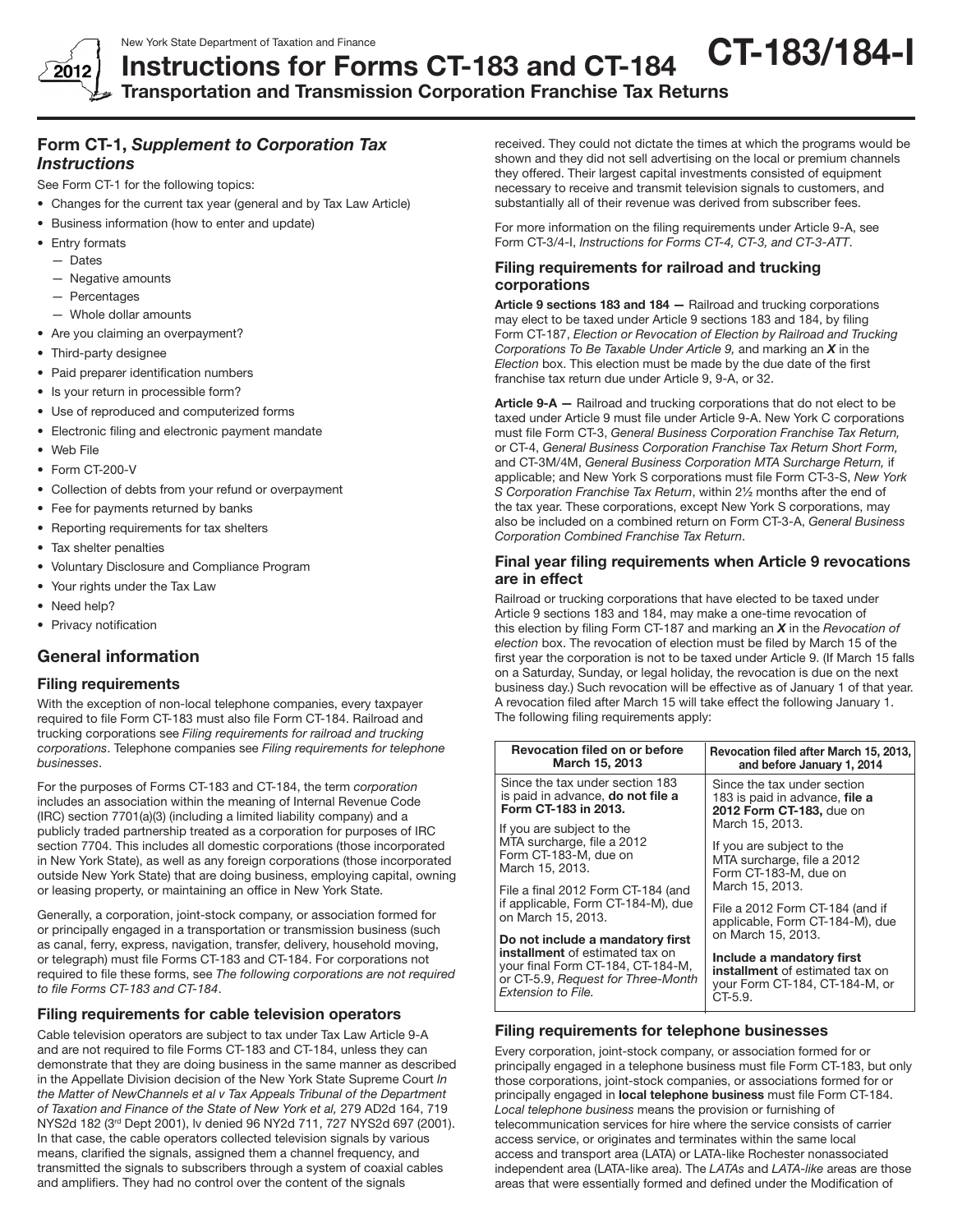Final Judgement in *United States v Western Electric Company* (Civil Action No. 82-0192) in the United States District Court for the District of Columbia.

*Telecommunication services* means telephony or telegraphy or any telephone or telegraph service including, but not limited to, any transmission of the following: voice, image, data, information, and paging, through the use of wire, cable, fiber-optic, laser, microwave, radio wave, satellite, or similar media, or any combination thereof.

*Telecommunication services* also includes services that are not telecommunication services as such, but are: (1) ancillary to the provision of telephone service (for example, directory information, call forwarding, caller identification, call waiting, and supplementary services); and (2) services (of whatever nature) that are provided with telecommunication services. The receipts from equipment provided in connection with any telecommunication service (for example, equipment such as beepers, telephones, fax machines, and modems) are also subject to tax under section 184.

*Telecommunication services* does not include separately stated charges for a service that alters the substantive (information) content of the message received from that sent.

*Telecommunication services* excludes television or radio programming transmitted to subscribers by cable television service.

All telecommunication providers, whether organized in the corporate or individual form (including local telephone service providers) are subject to the excise tax under Tax Law, Article 9, section 186-e, *Excise Tax on Telecommunication Services*. Certain telecommunication providers may also be subject to tax under Article 9 section 186-a on receipts from sales of water, gas, electricity, steam, or refrigeration. For more details, see Form CT-186-E-I, *Instructions for Form CT-186-E.*

## The following corporations are not required to file Forms CT-183 and CT-184:

- Foreign taxicab and omnibus corporations, normally taxable under Article 9-A, that conduct fewer than 12 trips into New York State during the calendar year are taxable under Article 9 section 184, but not under Article 9 section 183, as long as they do not otherwise own or lease property or maintain an office in New York State. These corporations must file Form CT-184-R, *Foreign Bus and Taxicab Corporation Tax Return*, instead.
- Corporations exclusively engaged in the operation of vessels in foreign commerce are exempt from all state and local taxation on their capital stock, franchises, and earnings.
- Ferry companies that operate between any of the boroughs of the city of New York under a lease granted by New York City are exempt from taxation.
- Aviation corporations (including air freight forwarders acting as principal and like indirect air carriers) are subject to tax under Article 9-A and must file Form CT-3 or CT-4. See TSB-M-89(10)C, *Taxability of Aviation Corporations under Article 9-A*.
- Any corporation that is an organization defined by Tax Law section 186-e.2(b)(3) and that is principally engaged in providing telecommunication services for the purpose of air safety and navigation, is not subject to tax under section 184.
- Corporations principally engaged in the transportation, transmission, or distribution of gas, electricity, or steam are not subject to tax under sections 183 and 184.

Use Form CT-183 to report and pay the franchise tax required by Article 9 section 183. This is an annual tax based on the corporation's allocated capital stock, or a minimum tax of \$75.

Use Form CT-184 to report and pay the franchise tax required by Article 9 section 184. This tax is based on the corporation's gross earnings from all New York State sources.

Taxpayers subject to tax under Tax Law sections 183 and 184 must file both Forms CT-183 and CT-184 yearly. Unless excluded above, taxpayers who do not have taxable gross earnings must still file Form CT-184 to show that no tax is due under Tax Law, Article 9, section 184.

## When and where to file

The filing period for both forms must be based on a calendar year, regardless of your federal reporting period. This return is due on March 15, following the close of the tax year. If March 15 falls on a Saturday, Sunday, or legal holiday, the return is due on the next business day. Mail to:

> NYS CORPORATION TAX PROCESSING UNIT PO BOX 22038 ALBANY NY 12201-2038

Private delivery services — See Publication 55, *Designated Private Delivery Services.*

#### Extension of time for filing tax return

If you wish to extend the filing deadline, you may request a three-month extension by filing Form CT-5.9, *Request For Three-Month Extension To File,* on or before the original due date. An extension of time granted by the Internal Revenue Service (IRS) to file a federal return does not extend the date for filing a New York State return. You may make a request for an additional three‑month extension of time by filing Form CT‑5.1, *Request For Additional Extension of Time To File*.

### Tax basis

Tax Law, Article 9, section 183, provides for a franchise tax based on the net value of issued capital stock employed in New York State (see Form CT‑183, Schedule D).

The net value of issued capital stock may be allocated within and outside New York State. Base the allocation on the gross assets employed in New York State (see Form CT-183, Schedule A).

The franchise tax required by section 183 is the highest of the three taxes computed by the following three methods:

- 1. Allocated value of issued capital stock multiplied by the tax rate of 1.5 mills (.0015).
- 2. Allocated value of issued capital stock on which dividends are paid at a rate of 6% or more, multiplied by the tax rate of .375 mills (.000375) for each 1% of dividends paid. Apply a rate of 1.5 mills (.0015) to capital stock on which dividends are not paid, or are paid at a rate of less than 6%.
- 3. Minimum tax of \$75.

A combination of tax on capital stock using the tax rate of 1.5 mills and the dividend rate as computed in Schedule E is possible if a corporation has more than one kind of stock (see Form CT-183).

Tax Law, Article 9, section 184, provides for a tax at the rate of  $%$ % (.00375) of the gross earnings received from business conducted in New York State during the tax year (see Form CT-184).

A railroad not operated by steam, whose property is leased to another railroad, shall pay only a tax of 4.5% on dividends paid during the tax year that are in excess of 4% of the amount of its capital stock. The tax on gross earnings would not apply.

The tax under Article 9 section 184 does not apply to a foreign railroad, palace car, or sleeping car company, or to a navigation, canal, ferry, steamboat, or other corporation operating vessels if the corporation's only activities in New York State are (1) maintaining an office and employing capital, and (2) owning property used exclusively in interstate or foreign commerce.

## Foreign corporations

Maintenance fee — If you are a *foreign corporation* (a corporation organized outside of New York State) authorized to do business in New York State under the Business Corporation Law Article 13 or 15-A, you must pay an annual maintenance fee of \$300 until such time as your authority is surrendered to the Department of State, regardless of whether you are doing business. The fee may be reduced by 25% if the period for which the fee is imposed consists of more than six months but not more than nine months, and by 50% if the period for which the fee is imposed consists of not more than six months. If you do not pay this fee or its equivalent in New York State corporation taxes plus metropolitan transportation business taxes (MTA surcharges), your authorization to do business in New York State may be annulled. Payments of New York State corporation taxes (including the MTA surcharge) under Articles 9, 9-A, and 32 are counted as payments toward the \$300 annual maintenance fee. If the corporation is disclaiming tax liability, it must pay the \$300 maintenance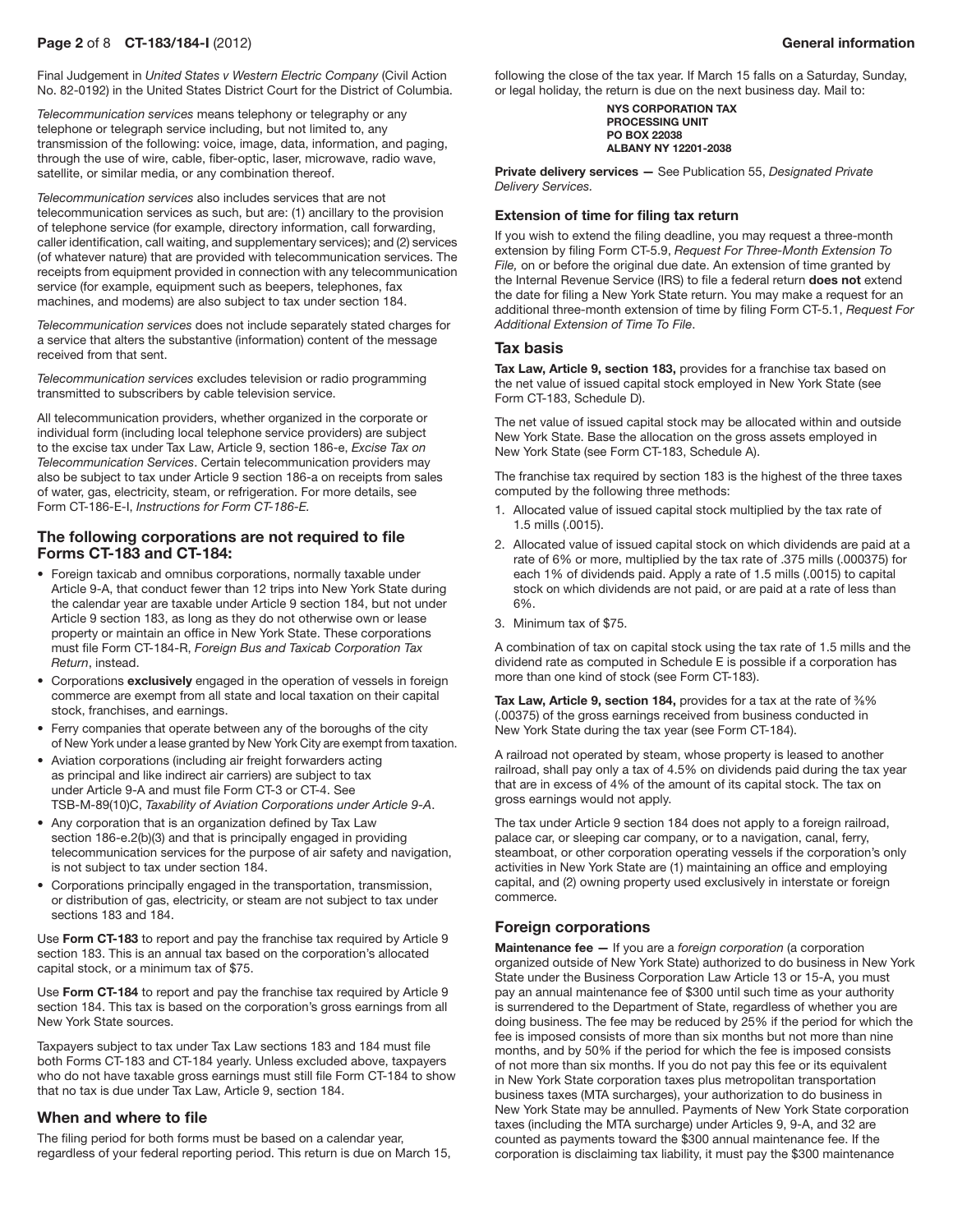fee by filing Form CT-245, *Maintenance Fee and Activities Return for a Foreign Corporation Disclaiming Tax Liability.* The license fee reported on Form CT-240, *Foreign Corporation License Fee Return,* is not considered corporation tax and cannot be considered as a payment toward the maintenance fee.

License fee - Foreign corporations doing business in New York State must also file Form CT-240, whether or not they are authorized to do business in New York State, for the privilege of exercising their corporate franchise or carrying on their business in New York State. Form CT-240 must be filed with the corporation's first franchise tax return, or if the capital stock employed in New York State has increased since the last Form CT-240 was filed. Payment of the corporation franchise tax does not satisfy the license fee obligation.

## Penalty for underpaying estimated tax — Form CT-184

If you can reasonably expect your New York State franchise tax liability on Form CT-184 to exceed \$1,000, you must file a declaration of estimated tax on Form CT-400, *Estimated Tax for Corporations.* We may impose a penalty if you fail to file a declaration of estimated tax or fail to pay the entire installment payment of estimated tax due. For more information, see Form CT-222-I, *Instructions for Form CT-222*.

## Late payment — Interest

If you do not pay the tax on or before the original due date (without regard to any extension of time for filing), you must pay interest on the amount of the underpayment from the original due date of the return to the date the tax is paid. Exclude from the interest computation any amount shown as the first installment of estimated tax for next period.

## Late filing and late payment — Additional charges

Compute additional charges for late filing and late payment on the amount of tax, minus any payment made on or before the due date (with regard to any extension of time for filing). Exclude from the penalty computation any amount shown as the first installment of estimated tax.

- A. If you do not file a return when due, or if your request for extension is invalid, add to the tax 5% (.05) per month up to 25% (.25) (Article 27 section 1085(a)(1)(A)).
- B. If you do not file a return within 60 days of the due date, the addition to tax in item A above cannot be less than the smaller of \$100 or 100% of the amount required to be shown as tax (section 1085(a)(1)(B)).
- C. If you do not pay the tax shown on a return, add to the tax  $1/2$ % (.005) per month up to 25% (.25) (section 1085(a)(2)).
- D. The total of the additional charges in items A and C above may not exceed 5% (.05) for any one month, except as provided for in item B above (section 1085(a)).

If you think you are not liable for these additional charges, attach a statement to your return explaining the delay in filing, payment, or both (section 1085).

Note: You may compute your penalty and interest by accessing our Web site, or you may call and we will compute the penalty and interest for you (see *Need help?).*

## Penalty for failure to provide information relating to the issuer's allocation percentage

Tax Law section 1085(o) provides for a penalty of \$500 for failure to provide information needed to compute your issuer's allocation percentage (Form CT-183, Schedule A).

## Final return

Mark an *X* in the *Final return* box on page 1 of the return, under the form number, only if filing a final tax return for one of the following reasons:

- voluntary dissolution of a New York corporation (New York Business Corporation Law, section 1001-1003);
- surrender of authority by a foreign corporation (New York Business Corporation Law, section 1310);
- merger or consolidation (New York Business Corporation Law, sections 904, 904-a, 905, and 907);
- disposition of assets of a New York corporation (New York Business Corporation Law, section 909(d));
- termination of existence of a foreign corporation (New York Business Corporation Law, section 1311); or
- liquidation under IRC sections 332, 334, and 337.

See the *Voluntary dissolution and surrender of authority and liability for taxes and fees* section of these instructions for the proper procedures to follow in terminating your business.

In the case of a merger or consolidation, only the non-surviving corporation marks the *Final return* box.

The return will be treated as a final return if your business is terminated with the Department of State, and the return covers the tax period from the last return filed to the date of termination.

Foreign authorized corporations: refer to Form CT-245 if you are disclaiming tax liability but want to continue to be authorized to do business in New York State.

Do not mark the *Final return* box if you are only changing the type of return that you file (for example, changing from Forms CT-183 and CT-184 to Form CT‑3).

If you have terminated business since March 2012, do not file a final Form CT-183. The tax under section 183 is paid in advance.

## Voluntary dissolution and surrender of authority and liability for taxes and fees

A *domestic corporation* (incorporated in New York State) is generally liable for corporate franchise taxes for each fiscal or calendar year, or part thereof, during which it is incorporated, regardless of whether it carries on any activity. For example, a person who intends to go into business organizes a new corporation under the New York Business Corporation Law for the purpose of operating the new business as a corporation. However, the business is never started and the corporation never conducts any business. Under such circumstances, the corporation would usually be liable for franchise taxes for each tax year until it is formally dissolved with the Department of State. A *foreign corporation* (incorporated outside New York State) is liable for franchise taxes during the period in which it does business, employs capital, owns or leases property, or maintains an office in New York State. In addition, a foreign corporation that is authorized to do business in New York State is also liable for payments of its annual maintenance fee until such time as it surrenders to the Department of State its authority to do business, regardless of whether it does business, employs capital, owns or leases property, or maintains an office in the state. You may count the franchise tax as a payment against the maintenance fee.

For information on voluntary dissolution and surrender of authority, see Forms TR-125, *Instructions for Voluntary Dissolution of New York State Business Corporations,* and TR-199, *Surrender of Authority-Foreign Corporation,* on our Web site (see *Need help?*).

## Completing your tax return

Amended return — If you are filing an amended return, mark an *X* in the *Amended return* box on the top of page 1.

An amended New York State return requesting a credit or refund must be filed within three years of the time the original return was filed or within two years of the time the tax was paid, whichever is later; or, if no return was filed, within two years of the time the tax was paid. For additional limitations on credits or refunds, see Tax Law, Article 27, section 1087.

# Employer identification number, file number, and other identifying

 $information - For us to process your corporation tax forms it is important.$ that we have the necessary identifying information including your current address. Keep a record of that information and include it on each corporation tax form mailed.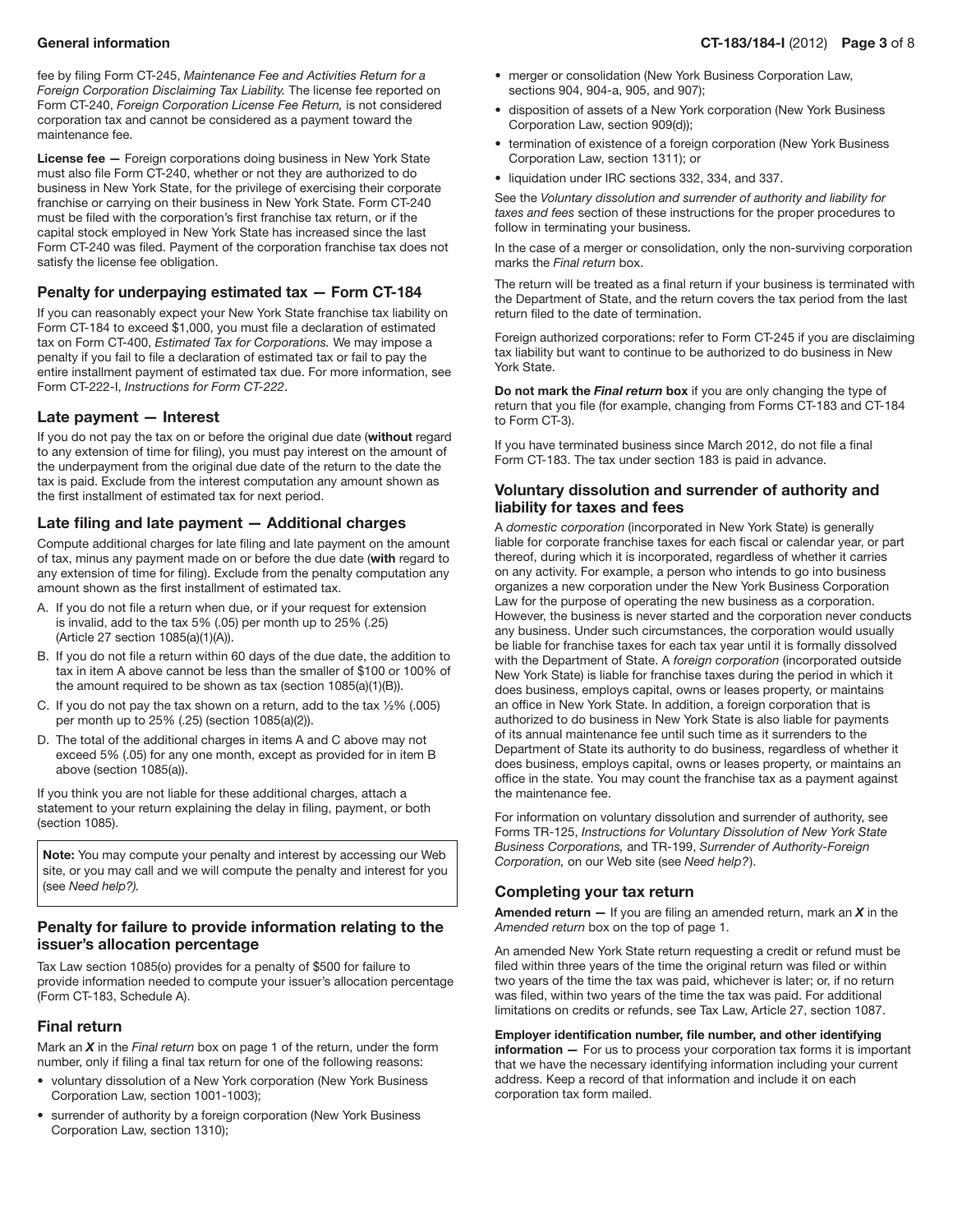If you use a paid preparer or accounting firm, make sure they use your complete and accurate identifying information when completing all forms.

Signature - The return must be certified by the president, vice president, treasurer, assistant treasurer, chief accounting officer, or other officer authorized by the taxpayer corporation.

The return of an association, publicly traded partnership, or business conducted by a trustee or trustees must be signed by a person authorized to act for the association, publicly traded partnership, or business.

If an outside individual or firm prepared the return, all applicable entries in the paid preparer section must be completed, including identification numbers (see *Paid preparer identification numbers* in Form CT-1). Failure to sign the return will delay the processing of any refunds and may result in penalties.

## Instructions for Form CT-183

Metropolitan transportation business tax (MTA surcharge) — Any corporation taxable under Article 9 section 183, that does business, employs capital, owns or leases property, or maintains an office in the Metropolitan Commuter Transportation District (MCTD) must file Form CT-183-M, *Transportation and Transmission Corporation MTA Surcharge Return*, and pay a metropolitan transportation business tax surcharge on business done in the Metropolitan Transportation Authority region. The MCTD includes the counties of New York, Bronx, Kings, Queens, Richmond, Dutchess, Nassau, Orange, Putnam, Rockland, Suffolk, and Westchester.

If you do not do business in the MCTD, disclaim liability for the MTA surcharge by answering *No* to the question above line A.

Line A — Make your check or money order payable in United States funds. We will accept a foreign check or foreign money order only if payable through a United States bank or if marked *Payable in U.S. funds.*

## Tax computation

#### Line 5

Temporary deferral of certain tax credits - For tax years beginning on or after January 1, 2010, and before January 1, 2013, if the total amount of certain credits that you may use to reduce your tax or have refunded to you is greater than \$2 million, the excess over \$2 million must be deferred to, and used or refunded in, tax years beginning on or after January 1, 2013. For more information about the credit deferral, see Form CT-500, *Corporation Tax Credit Deferral.*

If you are subject to the credit deferral, you must complete all credit forms without regard to the deferral. However, the credit amount that is transferred to your tax return to be applied against your tax due or to be refunded to you may be reduced. Follow the instructions for Form CT-500 to determine the amounts to enter on your tax return.

Mark an *X* in the appropriate box(es) in the summary of credits section on Form CT-183, above line 83. Enter on line 5 the total amount of tax credits that you are applying against this year's tax from the following forms (attach the form(s) to your return):

|  | Form CT-40.  | Claim for Alternative Fuels Credit                                                                                                                             |
|--|--------------|----------------------------------------------------------------------------------------------------------------------------------------------------------------|
|  | Form CT-41,  | Claim for Credit for Employment of Persons with<br><b>Disabilities</b>                                                                                         |
|  | Form CT-43.  | Claim for Special Additional Mortgage Recording<br>Tax Credit                                                                                                  |
|  | Form CT-243. | <b>Claim for Biofuel Production Credit</b>                                                                                                                     |
|  | Form CT-249, | Claim for Long-Term Care Insurance Credit                                                                                                                      |
|  | Form CT-259. | Claim for Fuel Cell Electric Generating Equipment Credit                                                                                                       |
|  | Form CT-611, | Claim for Brownfield Redevelopment Tax Credit, For<br>Qualified Sites Accepted into the Brownfield Cleanup<br>Program Prior to June 23, 2008                   |
|  |              | Form CT-611.1, Claim for Brownfield Redevelopment Tax Credit, For<br>Qualified Sites Accepted into the Brownfield Cleanup<br>Program on or after June 23, 2008 |
|  |              |                                                                                                                                                                |

 Form CT-612, *Claim for Remediated Brownfield Credit for Real Property Taxes*

## Page 4 of 8 CT-183/184-I (2012) General information and Instructions for Form CT-183

Form CT-613, *Claim for Environmental Remediation Insurance Credit*

Form CT-631, *Claim for Security Officer Training Tax Credit*

Form DTF-630, *Claim for Green Building Credit*

If you are claiming a credit for which no specific box is provided, mark an *X* in the *Other credits* box and attach the appropriate form(s).

Do not include on line 5 any amount of credit that will be carried over, refunded, or applied as an overpayment to the next tax period. Credits for which you are requesting a refund are reported on line 16b. Credits that you are applying as an overpayment to the next tax period are reported on line 16c.

These credits may not reduce your tax below the minimum tax.

You may apply any unused credit that remains after applying the credit to your franchise tax against the tax due under section 184 (Form CT-184).

When claiming more than one credit, you must apply them against your tax in the following order:

- 1. Noncarryover credits that are not refundable
- 2. Carryover credits that are of limited duration
- 3. Carryover credits that are of unlimited duration
- 4. Refundable credits

The following credits are carryover credits of unlimited duration: alternative fuels; employment of persons with disabilities; special additional mortgage recording tax; long-term care insurance; fuel cell electric generating equipment; green building.

The brownfield redevelopment tax credit, the environmental remediation insurance credit, the remediated brownfield credit for real property taxes, the security officer training tax credit, and the biofuel production credit are refundable.

Line 6 - Foreign authorized corporations only: If the total due with your tax returns — Forms CT-183, CT-183-M, CT‑184, CT‑184‑M, CT‑184-R, and CT-186-E — for the current tax year is less than \$300, enter *300* on this line.

Lines 9 and 10 - If you are not filing this return on time, you must pay interest and additional charges (see *Late payment* — *Interest* and *Late filing and late payment* — *Additional charges*).

Line 16b – If you are claiming a refund of tax credits, enter the total amount and attach the appropriate tax credit form(s). Do not include this amount on line 5.

Line 16c - If you are applying an amount of tax credits as an overpayment to the next tax period, enter that amount and attach the appropriate tax credit form(s). Do not include this amount on line 5.

## Schedule A — Allocation percentage/issuer's allocation percentage

#### Part 1 — General transportation and transmission corporations

Line 17 — Accounts receivable are considered located where controlled.

Line  $18 -$  If the assets of any company whose stock is owned by this corporation are employed both within and outside New York State, you may apportion your holdings on the basis of percentage of employment by the issuer of the stock.

Line 19 — Bonds, loans, and other securities are considered located where employed.

Line 22 — Enter the value of all other assets located in New York State that are reflected on your balance sheet, except the value of vehicles. Determine the value of vehicles allocated to New York State (column A) by multiplying the mileage allocation percentage from Form CT-184, line 21, by the total value of the vehicles. Cable television operators allocate the value of vehicles by using the ratio of gross receipts from providing cable service to service addresses within New York State, as reported on Form CT-184, line 46, to gross receipts from providing cable service to all service addresses.

Line 23 - Add lines 17 through 22. The column B total must equal the amount of gross assets shown on your balance sheet, except for cash and investments in United States obligations.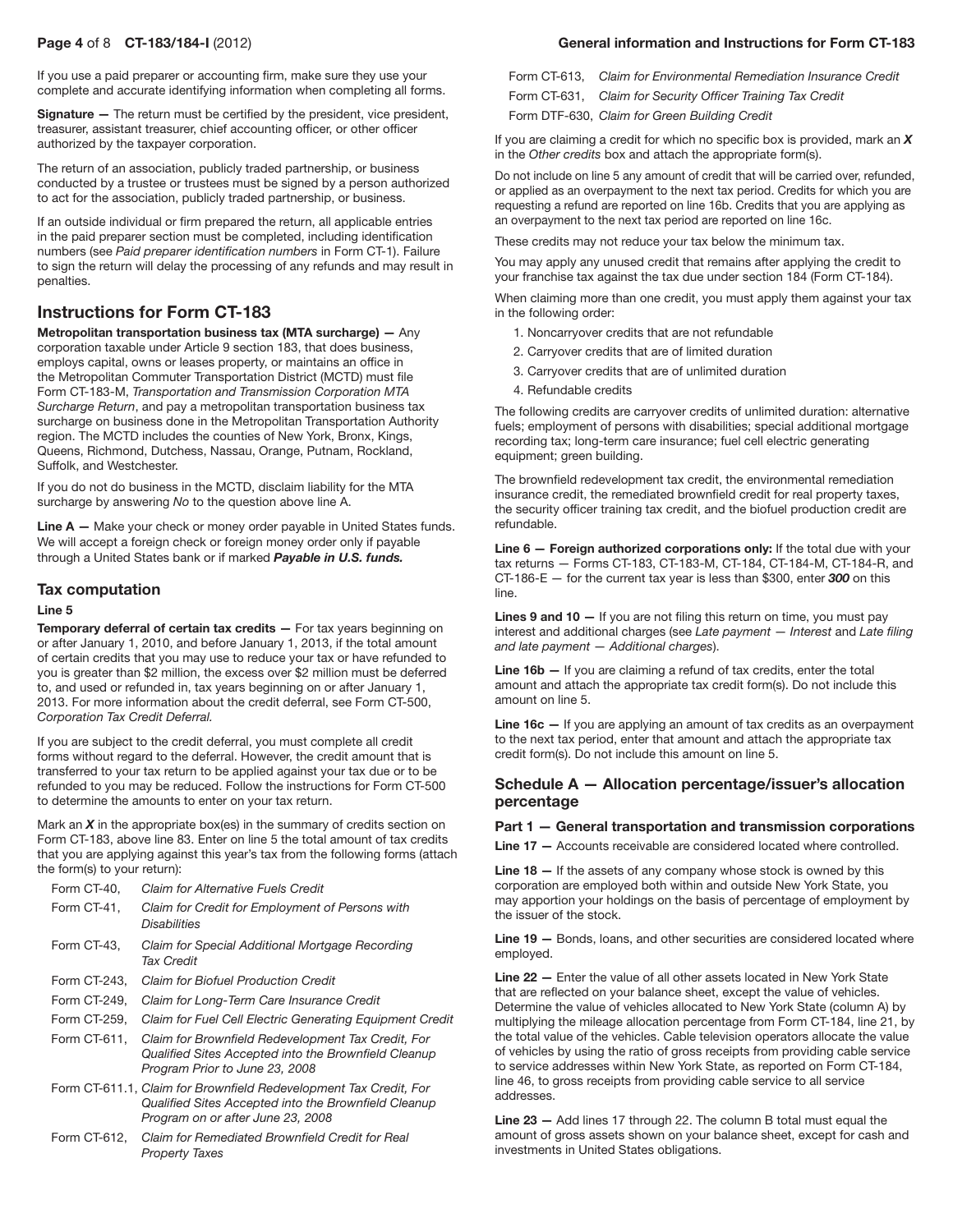## Part 2 — Corporations operating vessels not exclusively engaged in foreign commerce

Line 25 — *Working days* are days during which a vessel is sufficiently staffed for the transportation of persons or cargo, or when it has cargo aboard. Compute for each vessel the working time in New York State territorial waters and the working time everywhere in hours and minutes. At the end of the year, total the time for all vessels, and convert to days. Instead of records indicating actual time in New York State territorial waters, you may compute time from records showing when vessels passed the Ambrose Light Station on the way in and out of port.

## Schedules B and C

Information required in these two schedules must be the same information that appears on your balance sheet. Attach a copy of your balance sheet.

### Schedule D — Computation of tax based on the net value of issued capital stock

The tax based on net value, as shown on your balance sheet, is the largest of these three taxes, computed by these three methods of valuing stock:

- 1. Total number of shares of stock outstanding as of December 31, 2012, multiplied by the net value per share of stock outstanding as of December 31, 2012, but not less than \$5 per share (lines 47, 48, and 49).
- 2. Total number of shares of stock outstanding as of December 31, 2012, multiplied by the average price at which they were sold during the year (lines 50, 51, and 52).
- 3. The difference between your assets and liabilities (lines 53, 54, and 55).

## Schedule  $E -$  Computation of tax if dividend rate is 6% or more on some or all classes of capital stock

Local telephone companies — Local telephone companies with no more than 1 million access lines in New York State are not subject to the excess dividends tax imposed under Tax Law Article 9 section 183. Do not complete Schedule E if you are a local telephone company with no more than 1 million access lines in New York State.

## Part 1, Column B

Compute the value of each class of par value stock by multiplying the par value by the number of shares of such stock issued and outstanding as of December 31, 2012. Do not include any additional paid-in capital, premium, or discount on the issuance of par value stock, or any capital arising from appreciation of assets, amounts not contributed by the stockholder, or retained earnings.

Compute the value of each class of stock without nominal or par value by multiplying the amount paid for the no-par-value stock, including any additional paid-in capital, premium, or discount on the issuance of the stock, by the number of shares issued and outstanding as of December 31, 2012. Do not include any capital arising from appreciation of assets, amounts not contributed by the stockholder, or retained earnings.

## Part 2 — Tax computation

If you paid a 6% or more dividend on all classes of issued capital stock, complete lines 61 through 69, and line 75. You do not need to complete lines 70 through 74.

If you did not pay a 6% or more dividend on all classes of stock, compute a tax on the dividend based on the value of the stock on which the dividend of 6% or more was paid by completing lines 57, 58, and 59, plus a tax at the capital-stock rate on the remaining value of all capital stock by completing lines 70 through 74. Also complete line 75.

Lines 70 through 74 - The class of capital stock on which the dividend was paid determines the remaining value of all capital stock. If the 6% or greater dividend was paid on preferred stock, the remaining value of all capital stock is retained earnings plus common stock, as retained earnings are normally associated with common stock. Thus, in this instance, retained earnings would be included on line 70. See *Example 1.*

If the 6% or greater dividend was paid on common stock, the remaining value of all capital stock is preferred stock. Retained earnings would not be included on line 70. See *Example 2.*

The following examples illustrate how the dividend rates and remaining value of capital stock are computed.

| <b>Example 1:</b> Dividend paid on preferred stock |          |          |
|----------------------------------------------------|----------|----------|
| Par value of common stock                          | \$10,000 |          |
| Par value of preferred stock                       | 50,000   |          |
| Retained earnings                                  | 80,000   |          |
| Dividend paid on preferred stock                   | 3,300    |          |
| Dividend rate (\$3,300 ÷ \$50,000)                 | 6.6%     |          |
| 6.6 x .000375 (tax rate of $\frac{3}{8}$ mill)     | .002475  |          |
| Tax (\$50,000 x .002475)                           |          | \$123.75 |
| Remaining value of issued capital stock            |          |          |
| (common stock plus retained earnings:              |          |          |
| $$90,000 \times .0015$                             |          | 135.00   |
| <b>Total tax</b>                                   |          | \$258.75 |
|                                                    |          |          |
| <b>Example 2:</b> Dividend paid on common stock    |          |          |
| Par value of common stock                          | \$10,000 |          |
| Par value of preferred stock                       | 50,000   |          |
| Retained earnings                                  | 80,000   |          |
| Dividend paid on common stock                      | 3,000    |          |
| Dividend rate (\$3,000 ÷ \$10,000)                 | 30%      |          |
| 30 x .000375 (tax rate of % mill)                  | .01125   |          |
| Tax (\$10,000 $\times$ .01125)                     |          | \$112.50 |
| Remaining value of issued capital stock            |          |          |
| (preferred stock only; $$50,000 \times .0015$ )    |          | 75.00    |
| Total tax                                          |          | \$187.50 |

## Parts 3 and 4

Corporations operating vessels not exclusively engaged in foreign commerce must compute the dividend rate on paid-in capital for all classes of stock. This includes all amounts paid for the stock. It does not include capital from appreciation of assets, amounts not contributed by the stockholder, or retained earnings.

## Schedule F — Composition of prepayments

If you need more space, write *see attached* in this section and attach a separate sheet showing all relevant prepayment information. Transfer the total shown on the attached sheet to line 7.

Line 83 - Enter the amount of credits that are refund eligible claimed on line 5 against your current year's franchise tax. Do not include any amount of credits actually requested as a refund on line 16b or requested as an overpayment credited to next year's tax on line 16c.

## Instructions for Form CT-184

All transportation and transmission corporations and associations subject to tax under Article 9 section 184 must file Form CT-184 and pay the tax due on gross earnings or dividends, whichever is appropriate.

All transportation and transmission corporations and associations must file Form CT-184 even if no tax is due. Enter zeros where appropriate on lines 1 through 14 and file the signed return with Form CT-183.

Metropolitan transportation business tax (MTA surcharge) — Any corporation taxable under Article 9 section 184 that does business, employs capital, owns or leases property, or maintains an office in the Metropolitan Commuter Transportation District (MCTD) must file Form CT-184-M, *Transportation and Transmission Corporation MTA Surcharge Return*, and pay an MTA surcharge on business done in the Metropolitan Transportation Authority region. The MCTD includes the counties of New York, Bronx, Kings, Queens, Richmond, Dutchess, Nassau, Orange, Putnam, Rockland, Suffolk, and Westchester. Answer the questions on page 1 of Form CT-184 by marking an *X* in the appropriate box(es). If you do not do business in the MCTD, disclaim liability for the MTA surcharge by answering *No* to the second question.

Line A - Make your check or money order payable in United States funds. We will accept a foreign check or foreign money order only if payable through a United States bank or if marked *Payable in U.S. funds.*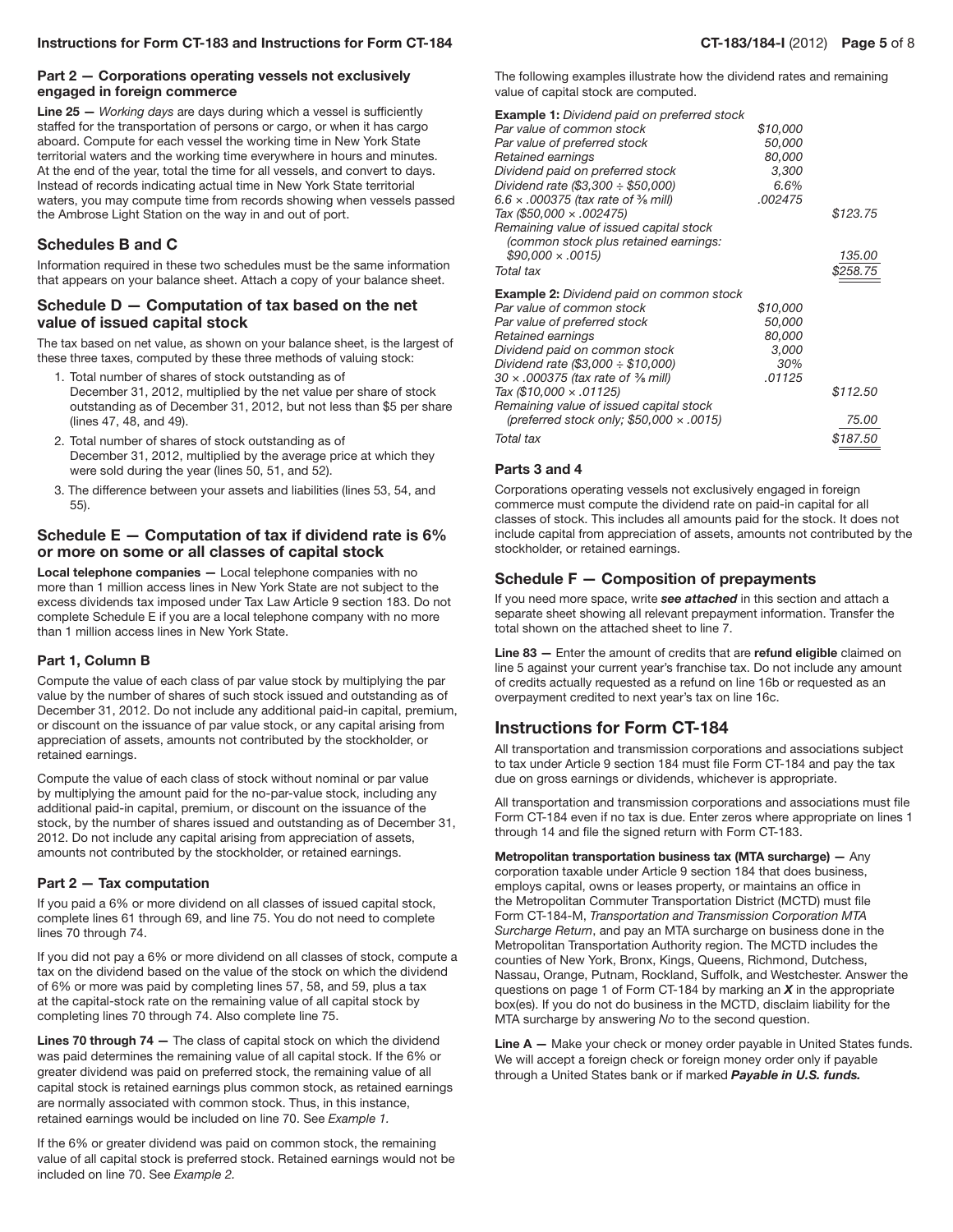## Tax computation

#### Line 5

Temporary deferral of certain tax credits - For tax years beginning on or after January 1, 2010, and before January 1, 2013, if the total amount of certain credits that you may use to reduce your tax or have refunded to you is greater than \$2 million, the excess over \$2 million must be deferred to, and used or refunded in, tax years beginning on or after January 1, 2013. For more information about the credit deferral, see Form CT-500, *Corporation Tax Credit Deferral.*

If you are subject to the credit deferral, you must complete all credit forms without regard to the deferral. However, the credit amount that is transferred to your tax return to be applied against your tax due or to be refunded to you may be reduced. Follow the instructions for Form CT-500 to determine the amounts to enter on your tax return.

Mark an *X* in the appropriate box(es) in the summary of credits section on Form CT-184, above line 69. Enter on line 5 the total amount of tax credits that you are applying against this year's tax from the following forms (attach the form(s) to your return): Form CT-40, Form CT-41, Form CT-43, Form CT-243, Form CT-249, Form CT-259, Form CT-611, Form CT-611.1, Form CT-612, Form CT-613, Form CT-631, and Form DTF-630.

If you are claiming a credit for which no specific box is provided, mark the *Other credits* box and attach the appropriate form(s).

Do not include on line 5 any amount of credit that will be carried over, refunded, or applied as an overpayment to the next tax period. Credits for which you are requesting a refund are reported on line 19b. Credits that you are applying as an overpayment to the next tax period are reported on line 19c.

You may apply any unused credit that remains after applying the credit to your franchise tax under section 183 against the tax due under section 184 (Form CT-184).

When claiming more than one credit, you must apply them against your tax in the order specified in the instruction for Form CT-183, line 5.

**Line 7b – If the total tax on line 6 exceeds \$1,000, but is not greater** than \$100,000, enter 25% (.25) of line 6. If line 6 exceeds \$100,000, enter 40% (.40) of line 6.

Line 8 — Foreign authorized corporations only: See instructions for Form CT-183, line 6.

Line 11 — Form CT-222, *Underpayment of Estimated Tax by a Corporation,* is filed by a corporation to inform the Tax Department that the corporation meets one of the exceptions to reduce or eliminate the underpayment of estimated tax penalty pursuant to Tax Law section 1085(d).

Line 12 — Interest — see *Late payment* — *Interest* information. Compute on amount from line 10 minus line 7a or 7b.

Line 13 — See *Late filing and late payment — Additional charges*. Compute on amount from line 10 minus line 7a or 7b.

Line 19b - If you are claiming a refund of tax credits, enter the total amount and attach the appropriate tax credit form(s). Do not include this amount on line 5.

Line 19c - If you are applying an amount of tax credits as an overpayment to the next tax period, enter that amount and attach the appropriate tax credit form(s). Do not include this amount on line 5.

## Schedule A — Mileage allocation — Transportation over the road

Taxpayers subject to tax under section 184, except telephone corporations, telegraph corporations, and cable television operators, complete Schedule A and Schedule D to allocate gross earnings. Telephone corporations complete Schedule B and Schedule D. Telegraph corporations complete Schedule C and Schedule D. Cable television operators complete Schedule D.

Transportation over the road — If no allocation is claimed, enter 100% on line 21. Your gross receipts must be allocated using the mileage allocation. The mileage allocation is a percentage based on the number of revenue miles traveled within New York State compared to the total revenue miles traveled everywhere (do not include nonrevenue miles, such as deadheading).

## Schedule B — Corporations principally engaged in local telephone business

Line 22 - Enter gross revenue from all telephone services, including receipts of cash, credits, and property of any kind or nature, without any deductions for the cost of property sold, the cost of materials used, labor, services, or other costs, interest, or discount paid, or any other expense. Examples of telephone services receipts include the following:

- All charges for carrier access services provided in New York State.
- • Local services receipts from subscriber's stations, public telephones, service stations, local private lines, and other local service receipts.
- Intrastate toll service receipts, toll private line services, and other toll service receipts for calls that originate and terminate in New York State, and any other telephone receipts, including receipts from the transmission of voice, data, image, information, and paging, where the transmission originates and terminates in New York State.
- Interstate and international toll service receipts, toll private line services, and other toll service receipts for calls that originate or terminate in New York State, and any other telephone receipts, including receipts from the transmission of voice, data, image, information, and paging, where the transmission originates or terminates in New York State.
- • Receipts from services that are ancillary to the provision of telecommunication services, such as directory information, call forwarding, caller identification, call waiting, and supplementary services provided in New York State.
- Receipts from equipment provided in connection with any telecommunication service in New York State.
- Receipts from incidental services provided in connection with any telecommunication service provided in New York State.

*Gross operating revenue from telephone services* does not include taxes imposed by New York State or its municipalities or the federal government, where you are collecting the taxes for the taxing authority (for example, state and local sales taxes or federal excise taxes). Deductions allowed from receipts comprising gross operating revenue include uncollectible accounts.

## Schedule C — Allocation of gross operating revenue from telegraph corporations

Telegraph companies that sell or furnish telegraph transmission services in New York State must complete Schedule C and compute gross operating revenue.

*Gross operating revenue* includes the following:

- intrastate gross operating revenue
- interstate gross operating revenue allocated to New York State
- foreign gross operating revenue allocated to New York State

*Intrastate gross operating revenue* includes receipts from the sale or furnishing of intrastate telegraph services.

Compute interstate and foreign gross operating revenue allocated to New York State by using either the accounting rule method or the formula rule method. *Interstate and foreign gross operating revenue* includes revenues (that is, receipts) allocated to New York State from the sale or furnishing of interstate and foreign telegraph services.

In determining gross operating revenue, receipts include cash, credits, and property of any kind or nature, without any deductions for the cost of property sold, the cost of materials used, labor, services, or other costs, interest or discount paid, or any other expense.

*Gross operating revenue from telegraph services* includes receipts such as the following:

- • miscellaneous receipts from commissions, rent receipts, general service receipts, license receipts, and other miscellaneous receipts
- any other transmission receipts

Deductions allowed from receipts comprising gross operating revenue include uncollectible accounts, as well as taxes imposed by New York State or its municipalities or the federal government, when you are collecting taxes for the taxing authority (for example, state and local sales taxes, or federal excise taxes).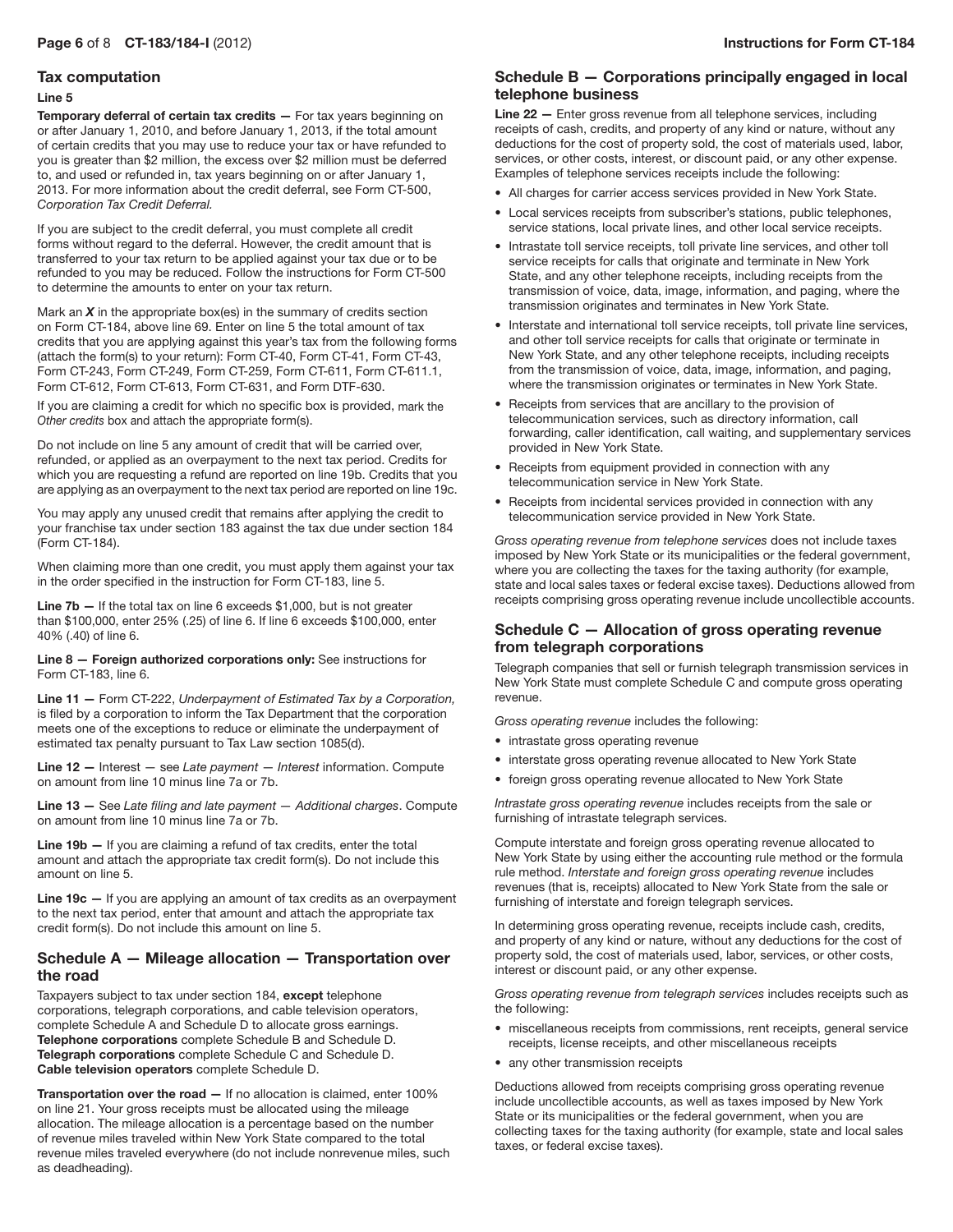Line 27 — Enter 100% of receipts that comprise intrastate gross operating revenue from telegraph services wholly within New York State. If you employ a Uniform System of Accounts as prescribed for federal or state regulatory purposes, enter the amount of receipts that comprise gross operating revenue as reflected in these accounts.

Lines 28 and 29 — Use the accounting rule method to allocate interstate and foreign gross operating revenue if you employ a Uniform System of Accounts as prescribed for federal or state regulatory purposes, and these accounts reflect the amount of gross operating revenue from interstate and foreign services attributable to New York State. Enter the amount of receipts that comprise interstate and foreign gross operating revenue from those accounts.

#### Formula rule allocation method

Lines 31 through 38 - Use the formula rule method to allocate interstate and foreign gross operating revenue if you do not employ a Uniform System of Accounts as prescribed for federal or state regulatory purposes, or if the accounting rule method does not properly reflect the amount of gross operating revenue from interstate and foreign transmission services attributable to New York State.

Line 31 - Enter the average value of real property you owned and used in connection with interstate or foreign telegraph services. In column A, enter the average value of property physically located in New York State. In column B, enter the average value of all property wherever located. *Average value* is the cost of real property without allowance for depreciation or amortization. It is generally computed on a quarterly basis, but you may use a more frequent basis such as monthly, weekly, or daily. Use the same method of valuation for real property within New York State and everywhere.

Line 32 – Enter the average value of real property rented to you that you used in connection with interstate or foreign telegraph services. In column A, enter the average value of property physically located in New York State. In column B, enter the average value of all property wherever located. Determine the average value of real property rented to you by multiplying gross rents payable during the period covered by this return by eight. *Gross rents* include any amount payable as rent or in lieu of rent, such as interest, insurance, taxes, and repairs, plus amortization of leasehold improvements that revert to the lessor at the termination of the lease.

Line 33 - Enter the average value of tangible personal property you owned that you used in connection with interstate or foreign telegraph services. In column A, enter the average value of property physically located in New York State. In column B, enter the average value of all property wherever located. *Tangible personal property* is physical personal property, such as machinery, tools, implements, goods, wares, and merchandise. It does not include money, deposits in banks, shares of stock, bonds, notes, credits, or evidences of an interest in property or debt, or intangible assets. *Average value* is the cost of tangible personal property without allowance for depreciation or amortization. It is generally computed on a quarterly basis, but you may use a more frequent basis such as monthly, weekly, or daily. Use the same method of valuation for tangible personal property both within New York State and everywhere.

Line 34 — Enter the average value of tangible personal property rented to you that you used in connection with interstate or foreign telegraph services. In column A, enter the average value of property physically located in New York State. In column B, enter the average value of all property wherever located. Determine the average value of tangible personal property rented to you by multiplying gross rents payable during the period covered by this return by eight. See line 32 instructions for definition of *gross rents*.

Line 35 - Enter the average value of intangible assets owned within New York State and everywhere that are used in connection with interstate or foreign telegraph services. *Intangible assets* include, but are not limited to, such items as patents, franchises, and copyrights. *Average value* is the cost of intangible assets without allowance for depreciation or amortization. It is generally computed on a quarterly basis, but you may use a more frequent basis such as monthly, weekly, or daily. However, you must use the same method of valuation for intangible assets within New York State and everywhere. Determine intangible assets to be within or outside New York State by allocating them to your home office.

Line 36 — Enter the average value of extraterrestrial property within New York State and everywhere that is used in connection with interstate or foreign telegraph services. *Extraterrestrial property* refers to property such as communication satellites whether owned, rented, or leased. *Average* 

value is the cost without allowance for depreciation or amortization or, if rented, the gross rental times eight. To determine the average value of extraterrestrial property within New York State, multiply the average value of extraterrestrial property everywhere by a percentage determined as follows:

Average value of satellite repeater facilities, earth stations, or other satellite communication facilities within New York State used in connection with interstate or foreign transmission services.

#### divided by

Average value of satellite repeater facilities, earth stations, or other satellite communication facilities everywhere used in connection with interstate or foreign transmission services.

Line 39 – Enter the amount of receipts that comprise gross operating revenue from interstate telegraph transmission services, and multiply by the formula rule allocation percentage from line 38.

Line 40 - Enter the amount of receipts that comprise gross operating revenue from foreign telegraph transmission services, and multiply by the formula rule allocation percentage from line 38.

## Schedule D — Tax computation based on gross earnings from business in New York State

Line 44 - Enter total gross receipts earned from trucking services everywhere, and multiply by the mileage allocation percentage computed on line 21. Cost of materials subsequently resold to customers may be deducted from gross receipts.

Line 46 - Cable television operators: If all of your subscribers are in New York State, enter your gross receipts from all subscribers. If you provide cable service to service addresses outside of New York State, enter only your gross receipts from service addresses within New York State.

Line 49 — Enter 100% of gross receipts from water transportation business both originating and terminating within New York State. However, allocate receipts from business beginning and ending in New York State but passing through another state or country (loop traffic) by multiplying revenue from water transportation by a percentage, where the numerator is miles in New York State and the denominator is miles everywhere. Allocate revenue from water transportation where the transportation originates or terminates in New York State but where there is no loop traffic involved, by multiplying such revenue by a percentage, where the numerator is working days within New York State and the denominator is working days everywhere. Attach your computation.

*Working days* are days during which a vessel is sufficiently staffed for the transportation of persons or cargo, or when it has cargo aboard. Compute the working time in hours and minutes. At the end of the year, convert such time for all vessels into days.

Line 50 - Enter gross receipts from railroad transportation business both originating and terminating within New York State. Allocate receipts from business beginning and ending in New York State but passing through another state or country (loop traffic). To allocate, multiply revenue from railroad transportation by a percentage, where the numerator is miles in New York State and the denominator is miles everywhere. Attach your computation.

Line 51 — Enter rental income received from use of real or tangible personal property within New York State. If tangible personal property is rented in New York State but used outside the state, include the rental income as gross earnings in New York State.

Line 52 — Enter the amount of interest and dividends received from investments in other corporations and interest-bearing cash accounts. Allocate the interest and dividends to the home office where the item is held, managed, and controlled.

Line 53 – Compute the profit on the sale or exchange of real and personal property on the basis of the original cost minus any expenses incurred in making the sale (such as advertising), not book value. Gain is allocated based on where the property is located or used.

Line 54 — Enter the gains from the sale or exchange of United States and New York State government securities. Compute gain on the basis of original cost. You may deduct brokerage expenses. You may not reduce capital gains by capital losses. You may not use capital losses to reduce other receipts. Allocate gains to the home office unless the security is held, managed, and controlled by an office outside the home office's state.